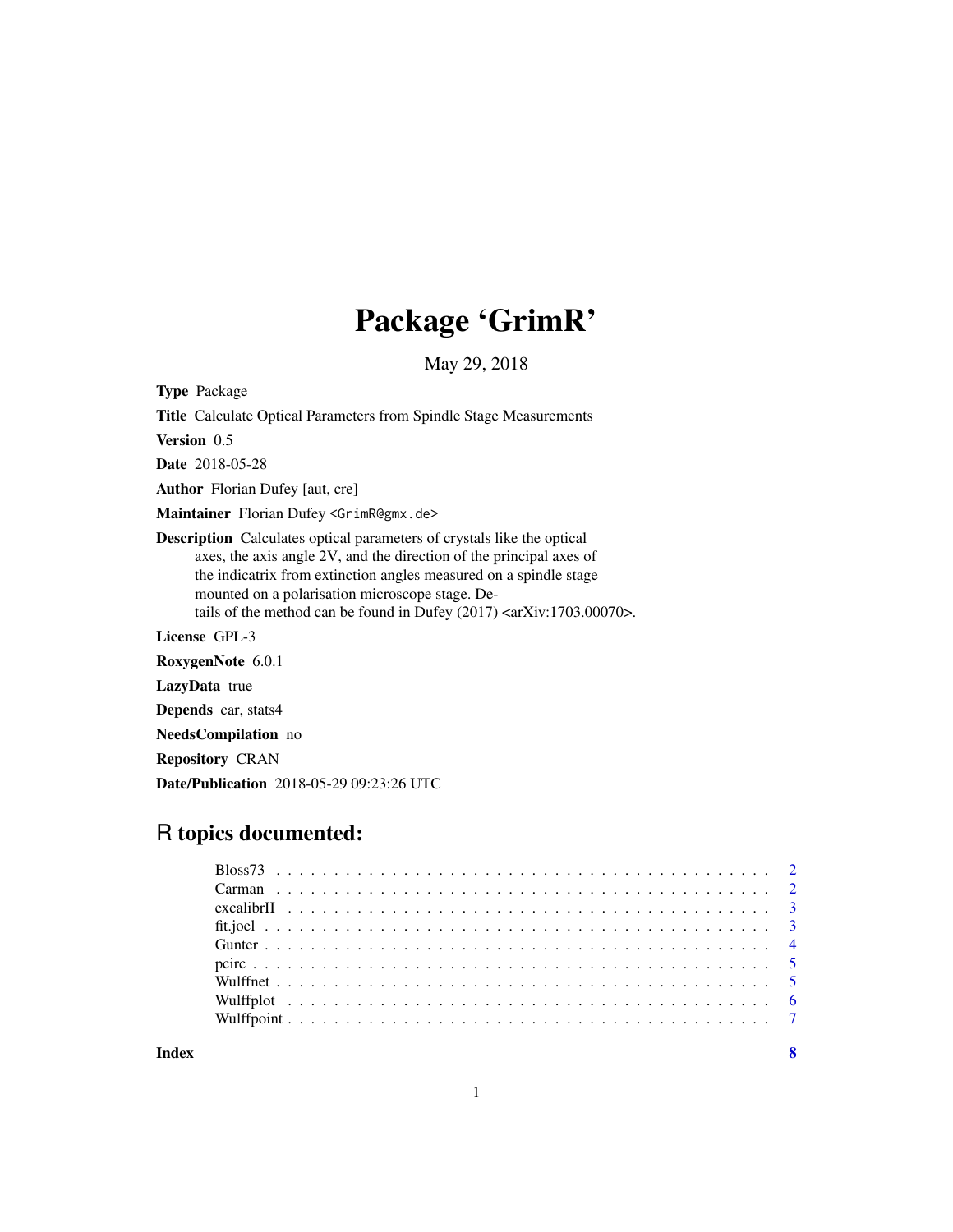<span id="page-1-0"></span>Bloss73 *Bloss73*

#### Description

Adularia data from: Bloss, F. D., and D. Riess. "Computer determination of 2V and indicatrix orientation from extinction data." American Mineralogist 58 (1973): 1052-1061.

#### Usage

data("Bloss73")

#### Format

A data frame with 19 observations on the following 2 variables.

S a numeric vector

MS a numeric vector

#### Examples

res<-fit.joel(Bloss73,MR=180.95,cw="ccw",optimMR=FALSE)

Carman *Data for Topaz by Carman*

#### Description

Data from F. Donald Bloss, "The spindle stage, principles and practice", Cambridge UP, Cambridge, 1981, p. 226, for Topaz provided by Prof. Carman.

#### Usage

data("Carman")

#### Format

A data frame with 36 observations of the following 2 variables.

S a numeric vector

MS a numeric vector

#### Examples

res<-fit.joel(Carman,cw="ccw",optimMR=TRUE)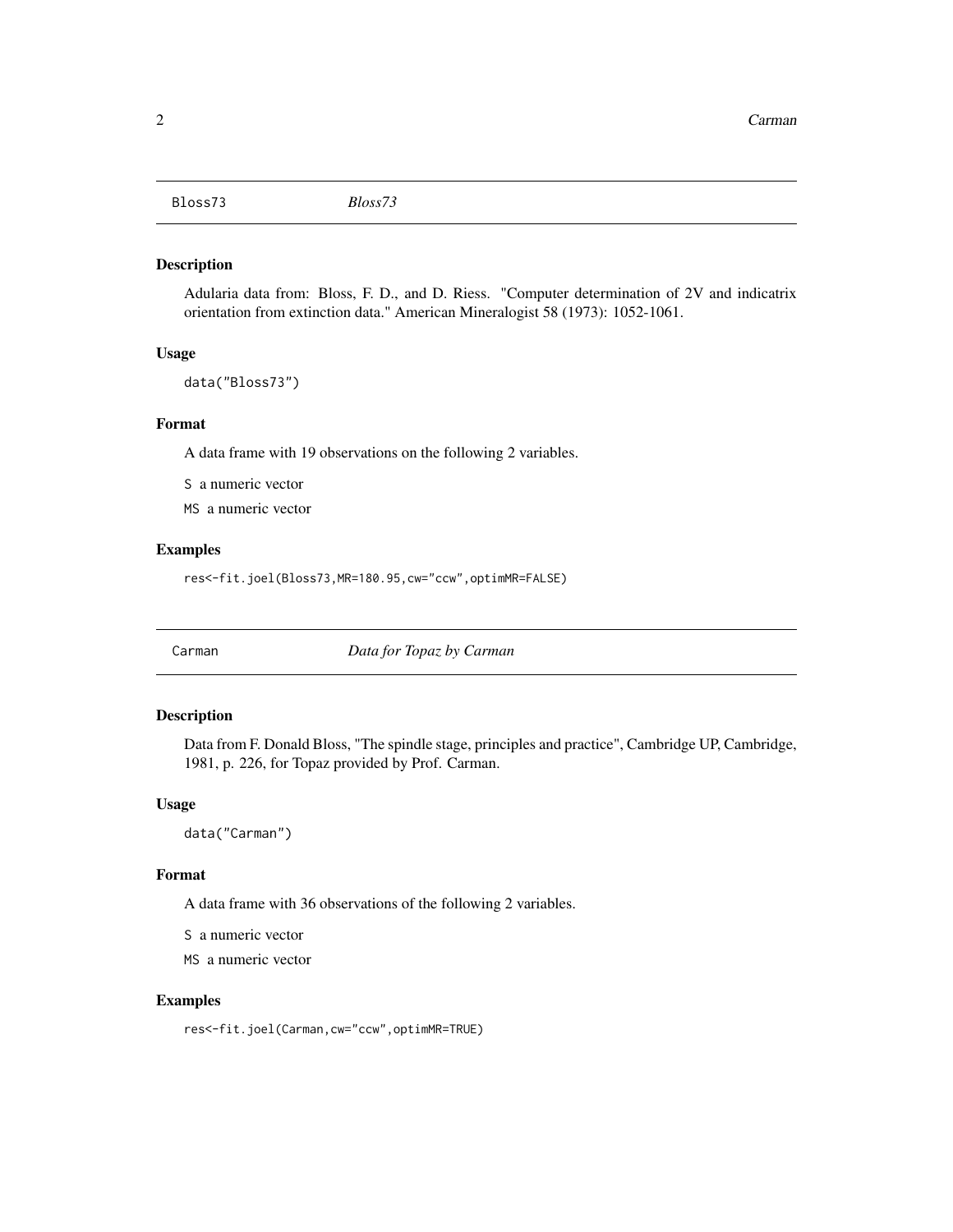<span id="page-2-0"></span>excalibrII *excalibrII*

#### Description

Example data for Tiburon Albite from Bartelmehs, K. L., et al. "Excalibr II." Zeitschrift fuer Kristallographie 199.3-4 (1992): 185-196.

#### Usage

```
data("excalibrII")
```
#### Format

A data frame with 19 observations on the following 2 variables.

S a numeric vector

MS a numeric vector

#### Examples

res<-fit.joel(excalibrII,MR=180.15,cw="ccw",optimMR=FALSE)

| fit.joel<br><i>Function fit.joel</i> |
|--------------------------------------|
|--------------------------------------|

#### Description

Calculate the angle between the optical axes 2V, the optical axes in cartesian and polar coordinates and the principal axes of the dielectric tensor in cartesian and polar coordinates.

#### Usage

```
fit.joel(Data, MR = NULL, cw = c("ccw", "cw"),optimMR=FALSE)
```
#### Arguments

| Data      | (data frame) containing the spindle angles S and the extinction angles ES                                                                                                             |
|-----------|---------------------------------------------------------------------------------------------------------------------------------------------------------------------------------------|
| <b>MR</b> | (numeric) The reference azimuth; If numeric and optimMR==TRUE, this value<br>will be used as a starting value for further optimization. If NULL, a starting<br>value will be guessed. |
| <b>CW</b> | (character) string "cw" for a clockwise graduated table, "ccw" for a counter-<br>clockwise graduated table (default)                                                                  |
| optimMR   | (logical) If FALSE, the provided MR will be used without further refinement, if<br>TRUE, the MR will be refined so as to minimize the deviance                                        |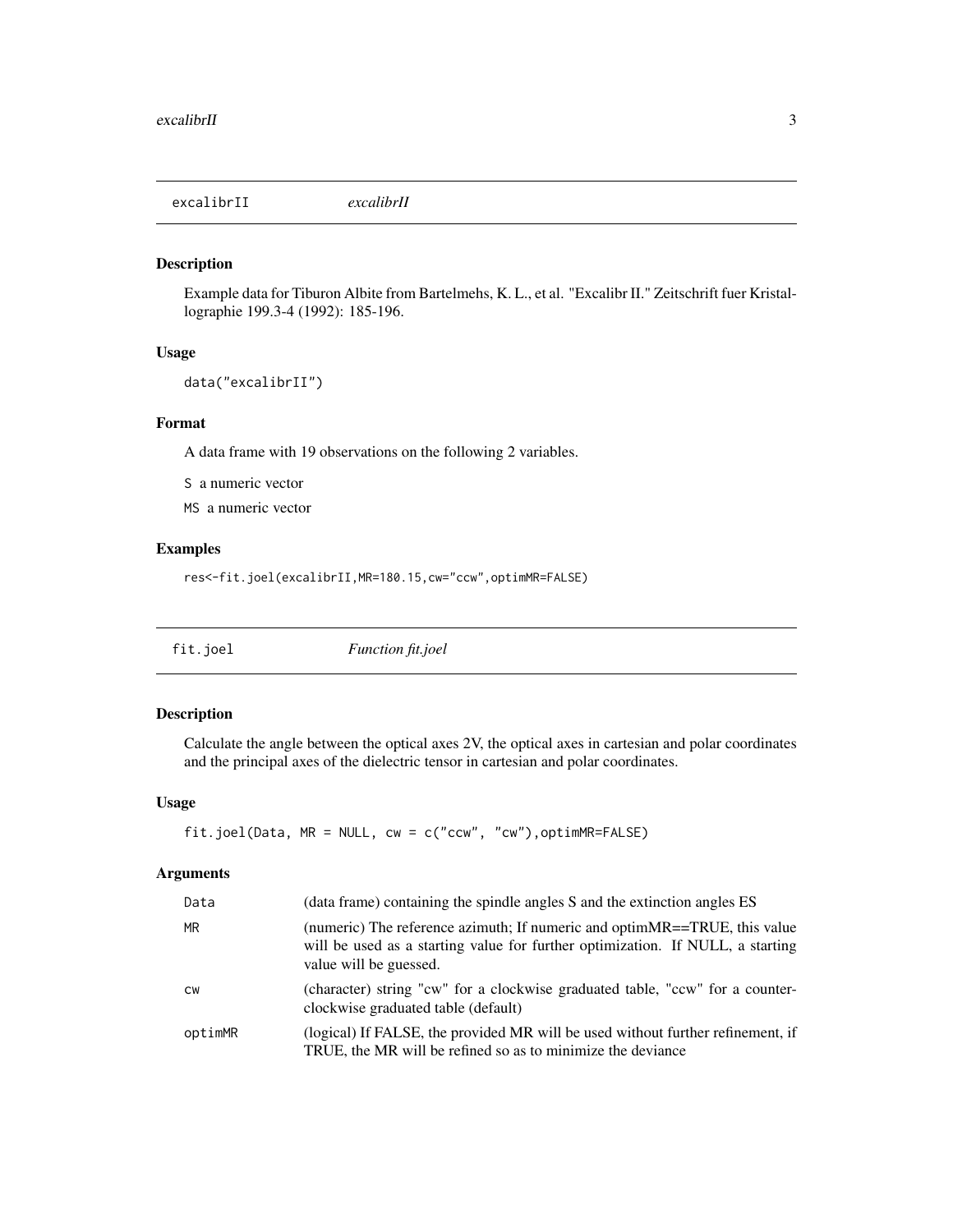<span id="page-3-0"></span>**4** Gunter of  $\alpha$  Gunter of  $\alpha$  Gunter of  $\alpha$  Gunter of  $\alpha$  Gunter of  $\alpha$ 

#### Value

(list) with elements:

| coeffs      | list of the fitted parameters                                                           |
|-------------|-----------------------------------------------------------------------------------------|
| covmat      | matrix of covariances of the parameters                                                 |
| delta2V     | list of estimate of 2V, its standard deviation and upper and lower confidence<br>limits |
| kart        | data frame with cartesian coordinates of the axes, sd, and confidence intervals         |
| sphaer      | data frame with S and ES values of the axes, sd, and confidence intervals               |
| principal   | data frame with S and MS angles to bring axes into extinction                           |
| Extinctions | data frame with S, MS, ES, calculated ES and ES-ES calculated                           |
| Wulffdat    | data necessary to create a plot on the Wulff stereonet                                  |

#### Author(s)

Florian Dufey <GrimR@gmx.de>

#### Examples

```
# With 360 deg. data:
res<-fit.joel(Carman,MR=NULL,cw="ccw",optimMR=TRUE)
Wulffplot(res) #Plot data on a Wulff net
#with 180 degree data:
res<-fit.joel(Gunter,MR=-0.89,cw="cw",optimMR=FALSE)
Wulffplot(res) #Plot data on a Wulff net
```
Gunter *Data from Gunter et al.*

#### Description

Gunter, Mickey E., et al. "Results from a McCrone spindle stage short course, a new version of EXCALIBR, and how to build a spindle stage." MICROSCOPE-LONDON THEN CHICAGO-. 52.1 (2004): 23-39.

#### Usage

data("Gunter")

#### Format

A data frame with 19 observations on the following 2 variables.

S a numeric vector

MS a numeric vector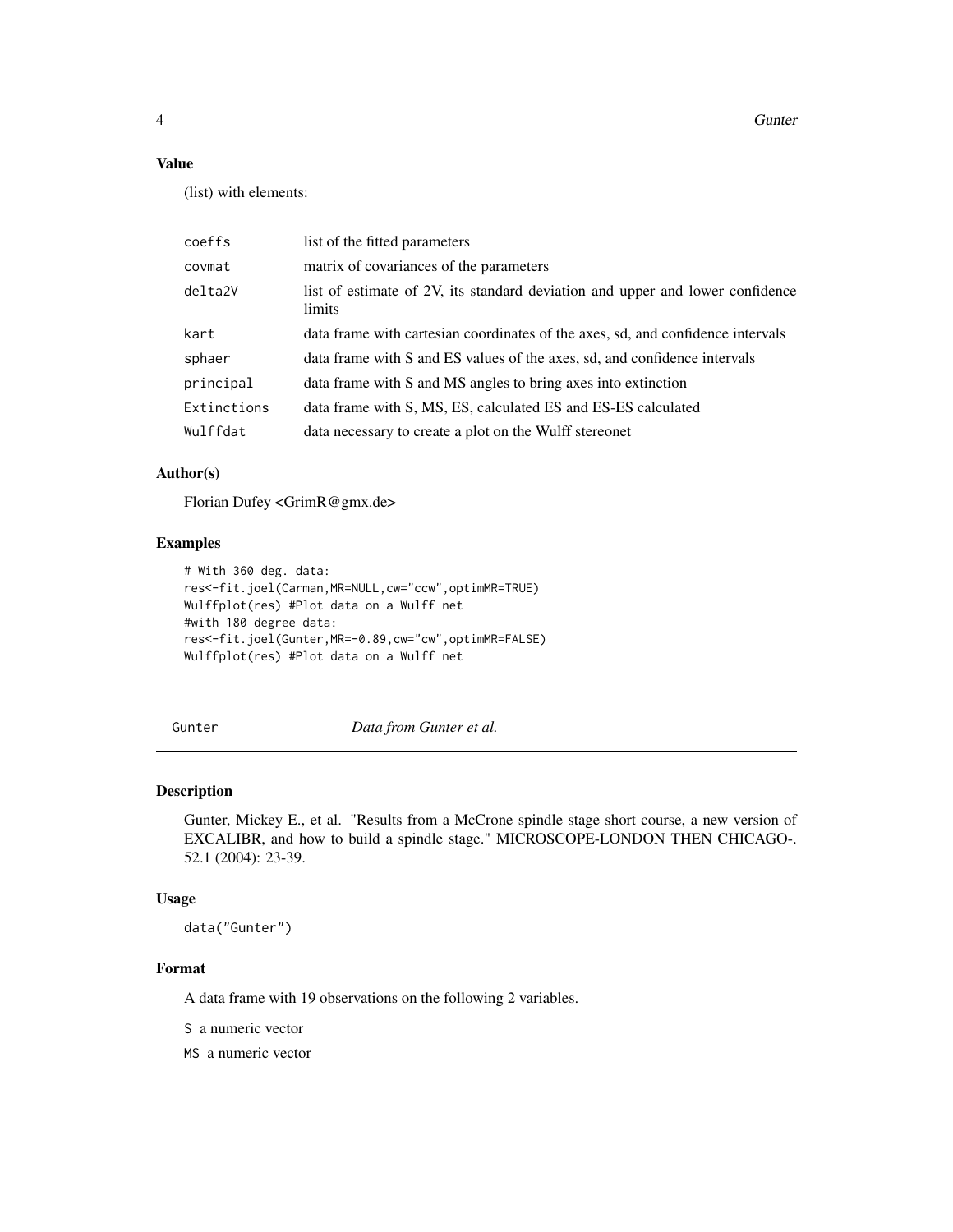#### <span id="page-4-0"></span>pcirc 5 and 5 and 5 and 5 and 5 and 5 and 5 and 5 and 5 and 5 and 5 and 5 and 5 and 5 and 5 and 5 and 5 and 5 and 5 and 5 and 5 and 5 and 5 and 5 and 5 and 5 and 5 and 5 and 5 and 5 and 5 and 5 and 5 and 5 and 5 and 5 and

#### Examples

res<-fit.joel(Gunter,MR=-0.89,cw="cw",optimMR=FALSE)

pcirc *Circle Plot*

#### Description

Add a circle to a plot, with cross-hairs

#### Usage

pcirc(gcol = "black", border = "black", ndiv = 36)

#### Arguments

| gcol   | color of crosshairs                |
|--------|------------------------------------|
| border | border color                       |
| ndiv   | number of divisions for the circle |

#### Value

no return values, used for side effects

#### Author(s)

Jonathan M. Lees <jonathan.lees@unc.edu>

#### Examples

```
plot(c(-1,1),c(-1,1))
prior(gcol = "black", border = "black", ndiv = 36)
```

| Wulffnet | <b>Function Wulffnet</b> |  |
|----------|--------------------------|--|
|----------|--------------------------|--|

#### Description

Function Wulffnet Plot a Wulffnet modified from RFOC package; Wulff net rotated

#### Usage

```
Wulffnet(add = FALSE, col = gray(0.7), border = "black", lwd = 1)
```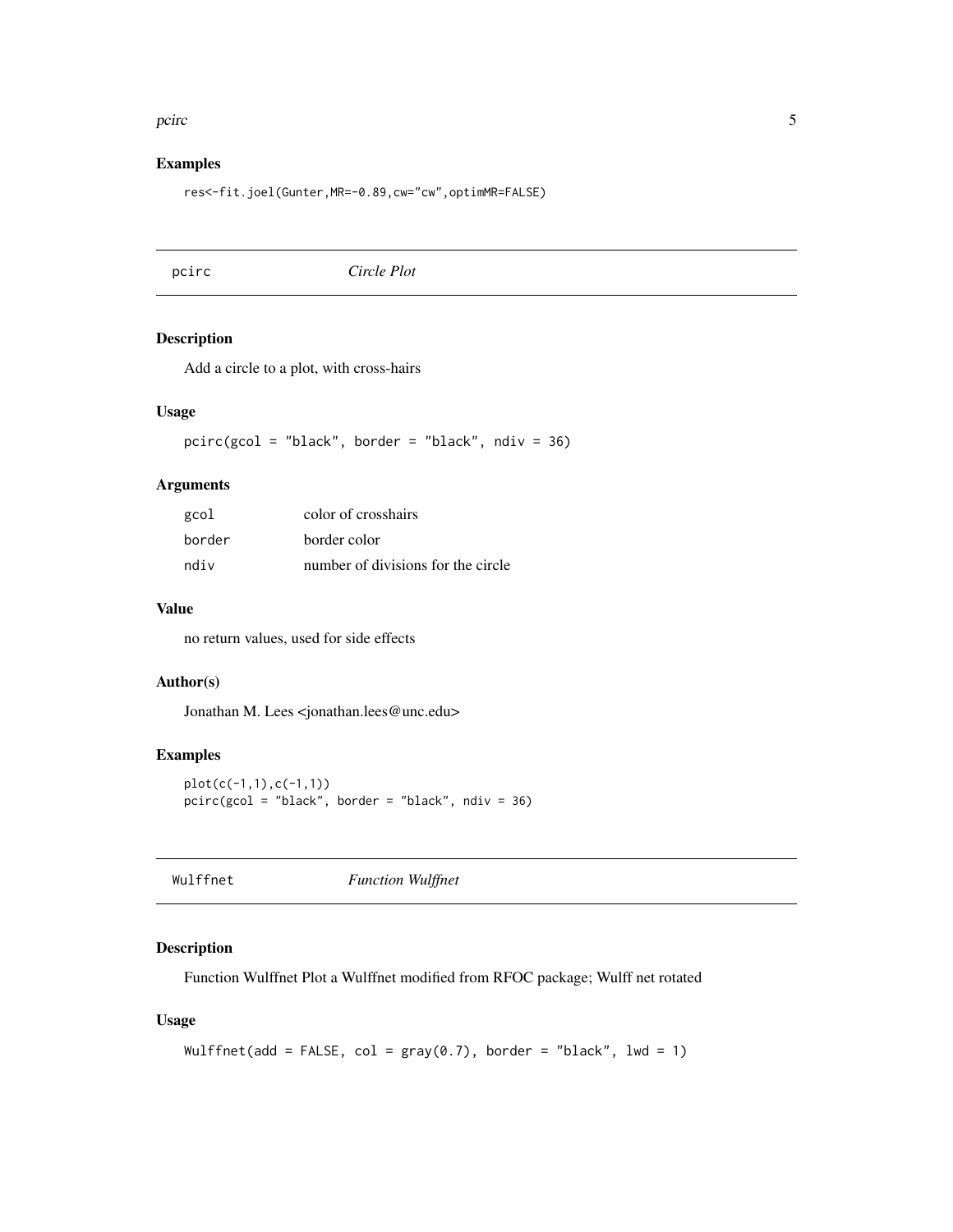#### <span id="page-5-0"></span>Arguments

| add    | Logical, TRUE=add to existing plot |
|--------|------------------------------------|
| col    | color                              |
| border | border color                       |
| l wd   | line width                         |

#### Details

Plots equal-angle stereonet as opposed to equal-area. In comparison to the original Wnet function from RFOC package, Wulff net is rotated by 90 degrees so as to conform with custom in mineralogy.

#### Value

graphical side effects

#### Author(s)

Jonathan M. Lees <jonathan.lees@unc.edu>, Florian Dufey <GrimR@gmx.de>

#### Examples

```
Wulffnet(add = FALSE, col = gray(0.7), border = "black", lwd = 1)
```
Wulffplot *Function Wulffplot*

#### Description

Function Wulffplot Plot the S and ES values of measured points calculated points and of all axes on a Wulff stereonet

#### Usage

```
Wulffplot(x)
```
#### Arguments

x (list) Output list from the fit.joel function

#### Author(s)

Florian Dufey <GrimR@gmx.de>

#### Examples

```
res<-fit.joel(Gunter,MR=-0.89,cw="cw",optimMR=FALSE)
Wulffplot(res)
```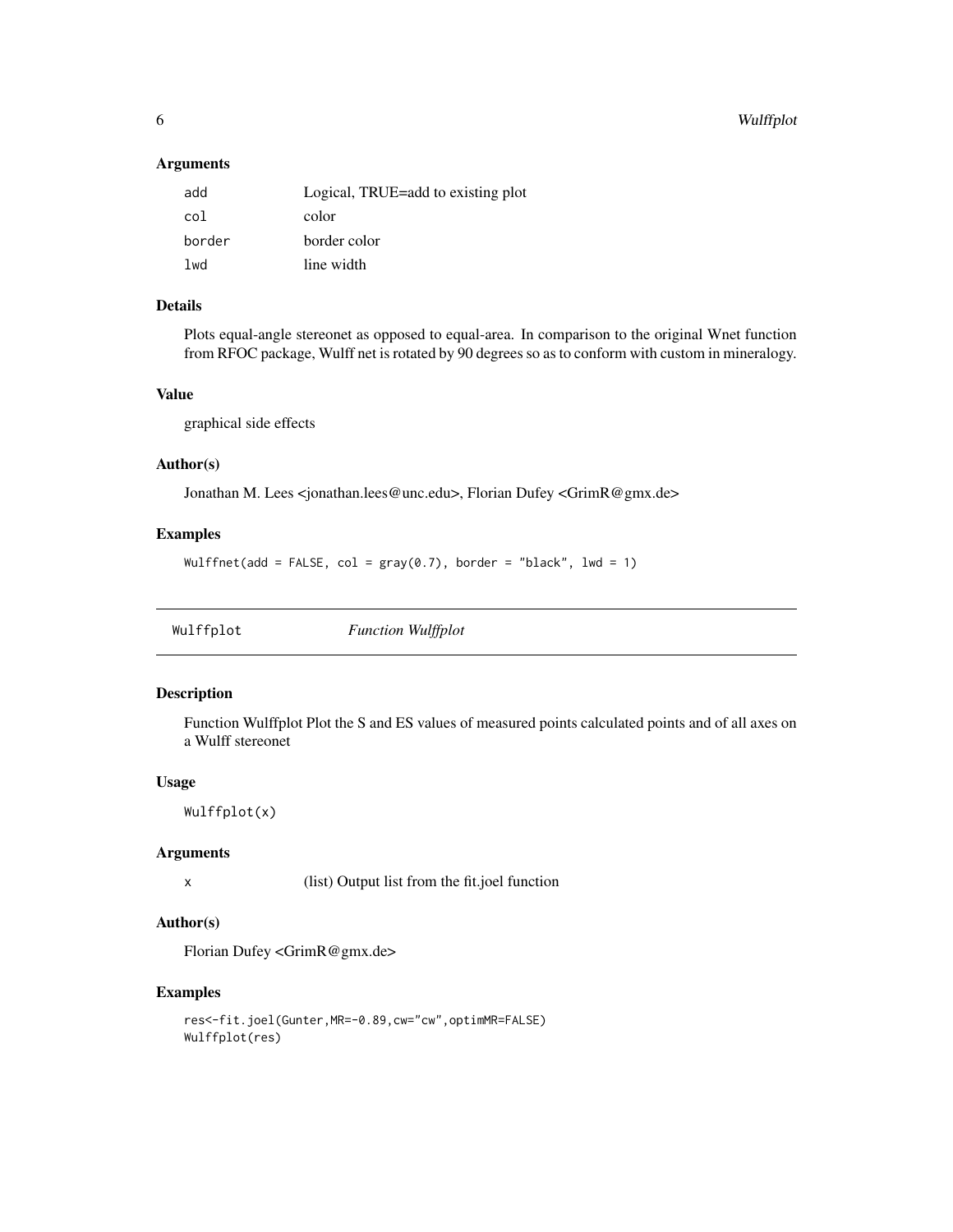<span id="page-6-0"></span>

#### Description

Function Wulffpoint Plots Points in the Wulffnet given S and ES

#### Usage

Wulffpoint(ES, S, col = 2, pch = 5, bg="white", lab = "")

#### Arguments

| ES  | (numeric) azimuth (extinction angle) in degrees |
|-----|-------------------------------------------------|
|     | (numeric) spindle angle in degrees              |
| col | color                                           |
| pch | symbol type                                     |
| lab | label                                           |
| bg  | background colour of symbol                     |

#### Author(s)

Florian Dufey <GrimR@gmx.de>

#### See Also

Wnet

#### Examples

```
Wulffnet()
Wulffpoint(23, 34)
```